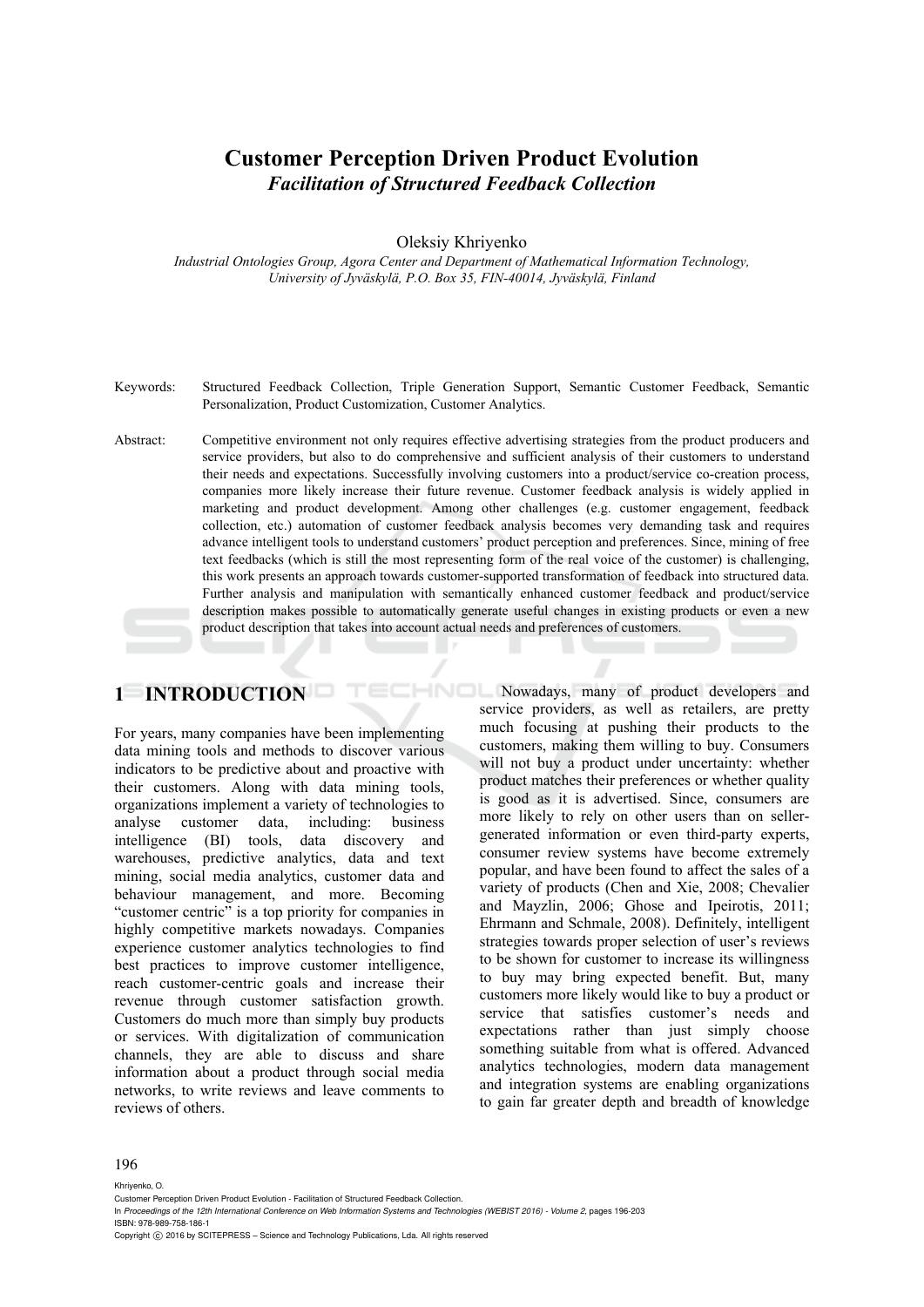about customers; to understand sentiment drivers; to identify features for the best segmentation; to measure brand reputation; to make faster strides in predicting retention, attrition, and return rates; to discover patterns and anticipate customers' problems with products or services. Outcome of such analytical tools is further used by domain experts to develop new marketing and advertisement strategies, to improve existing and to create new products and services.

Product and service providers always aim to attract new customers. At the same time, reducing customer churn is a very crucial problem for most of the companies who are doing business in highly competitive environment. Customers are different. They have own perception, own opinion and own preferences. Therefore, not always actual product or service meets personal expectations of a customer. Big difference in ideal, actual and perceived product/service may cause customer loss. Automated distance measuring between ideal-actualperceived products will allow us to predict the level of customer satisfaction and analyse a risk of that loss. Using various methods and approaches, companies are trying to engage customer to the feedback provisioning process to be able to hear the real voice of a customer. To apply intelligent analytics on top of customer feedbacks, they should be converted into a structured machine readable form. Therefore, we have to elaborate techniques and tools that automate customer feedback gathering in structured form that allows its further automated intelligent analysis. This will speed up corresponding response towards customer expectations from product/service providers and facilitate customer involvement into development of new products and services via shearing own preferences and ideas.

Thus, the paper proposes a solution for facilitation of structured customer feedback collection process and automated generation of preferable/ideal product and services from a customers' perspective. It will expand automated part of a product adaptation and evolution lifecycle, and allow system to perform responsive product optimization. In other words, we try to facilitate adaptation of products and services towards customers' expectations. The next section (Section 2) concerns the main contribution of the paper and presents: motivation for structured feedback collection; semantically enriched digital content as enabler for customer-driven preference definition; and the mechanism for triple-based feedback collection. Section 3 presents the ways structured

feedback could be used to facilitate further product development and targeted advertisement. Finally, the paper shortly refers to the planned future enhancement of proposed solution, as well as concludes the proposed work.

## **2 STRUCTURED CUSTOMER FEEDBACK COLLECTION**

Customers are a wealth of information. To create successful innovative business and succeed with new product or service, company must listen to the real voice of a customer based on analysis of customer feedbacks. Collecting human knowledge has been a common goal since ancient times. With appearance of the Internet and the World Wide Web, people have got a possibility to generate and share almost unlimited amount of information. Therefore, automated arrangement of user-generated datasets is crucial. Since ordinary people mainly generate data in text-based unstructured form, transformation of this data into structured datasets enables further automated processing by machines.

Many collaborative systems, having own internal data models, insist users to create data accordingly. For example, the Wikipedia articles are further organized by contributors into structured information, including keyword lists in the infobox, classes, and directories. Their structured information is entity based and follows a predefined schema. With a purpose to not frighten users away with possible complexity of internal data model and to make system more user-friendly, automated textanalysis techniques are used instead. But, since customer feedback analysis domain is very sensitive to possible mistakes and low efficiency of automated natural language processing, fully automated text analysis could become a bottleneck of a system. It is very hard, if not impossible, for any automatic technique to achieve perfect accuracy due to the difficulty of natural language understanding. Systems that need near-perfect solutions require convenient user-friendly mechanism for human involvement to correct errors made by automatic techniques. Even, involvement of a domain expert (which can be costly) into the process at the stage of feedback analysis does not guarantee that a real voice of a customer will not be distorted. It is much more reasonable to ask user (customer) what (s)he meant, rather than to ask some external expert about the same later. Therefore, we still need to engage customer into the process of structured feedback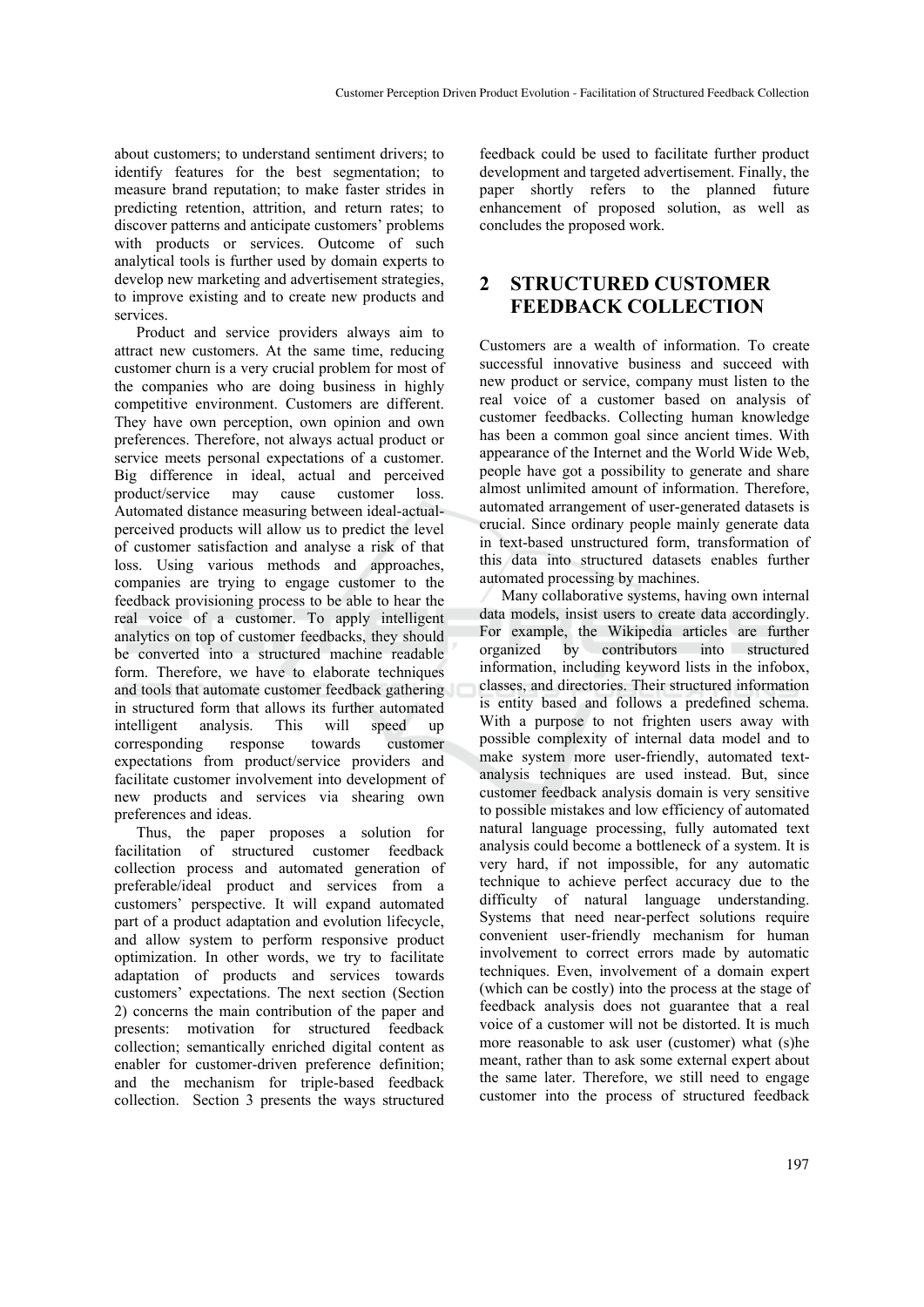provisioning, and it is a real challenge to make it unobtrusive and attractive for him/her.

According to the analysis of various methods and strategies that help to make a customer willing to provide a feedback (Khriyenko, 2015a), to get comprehensive feedback or suggestion from customers, company should target those customers who are interested in product/service improvement and who believe that his/her feedback (suggestion, preferences, etc.) will be taken into account. Customers are interested in co-creation of a new product/service (that is about to meet their expectations and preferences) as well as concerned with improvement of existing services they use. Therefore, it is preferable to allow customer to provide a feedback/comment at the moment and the place considered by customer as the most appropriate one. Customer should be able to make it for things (product/service parts, properties or functionalities, etc.), which are considered as important for him/her. There are a lot of customer feedback support systems which are mostly based on predefined feedback forms (Kampyle, OpinionLab, PollDaddy, Feedbackify, Survey Monkey, Zoomerang, Survey Gizmo, etc.). Since the forms are created by (or according to) product/service providers, they consist of issues that are important for them, and only unstructured free text forms become a place for actual concerns of a customer. Therefore, talking about digital environment, we have to provide a possibility to a customer, through pointing at any part of visual representation of a product or via selecting certain concept or piece of a text related to it, to access feedback provisioning tool with respect to associated feature/functionality of the product or service.

Reference to product's features and functionalities implies existence of domain data model and structured product description. Semantic Web technology (Berners-Lee et. al., 2001; Semantic Web, 2001) allows us to define domain knowledge and data model in structured form via Ontology. Then products' descriptions, as well as feedbacks provided by customers, could have structured RDF based representations. Definitely, we cannot expect average customer be a knowledge modeling expert able to provide semantically annotated content. Therefore, it is crucial to support feedback providers with easy to use interfaces that simplify the annotation process, placing annotation in the context of their feedback provisioning process. At the same time, all the digital content should be enhanced with possibility to provide a feedback on-the-fly. Talking about web content, we facilitate it with extra JavaScript functionality that implements semantically facilitated structural feedback provisioning.

### **2.1 Structured Feedback Collection - Enabled Digital Content**

Semantic Feedback -enabled Digital Content is a digital content which is facilitated by JavaScript based functionality (*SCF.js plus SCF.css)* and optionally contains already semantically annotated pieces of texts and visual elements. The idea of such annotation is not to just present the same information in semantic form and put it in line with an initial content. For this purpose we may use RDFa notation (Adida et. al., 2015) for example. The idea is to imbed entity annotations to provide more intuitive and accurate guidance for customers during feedback provisioning stage later. The mechanism for customer driven structured feedback provisioning allows user to select peace of a text or visual element of the page, and access to the associated with it product features (presented in domain ontology and description of the product). With a text fragment selection, tool performs semantic annotation of the text. The annotation module is built using Stanford NLP (Manning et. al., 2014) and GATE (Cunningham et. al., 2002) Enabled Java libraries that allow text annotation using domain ontology and product/service description in RDF as an annotation schema. As a result, user sees a list of associated concepts/entities from ontology and products descriptions in the order of their relevance. To avoid errors of an automated annotation, some annotations of digital content (text or visual elements) could be imbedded to the Semantic Feedback -enabled Digital Content by product provider in advance. It could be done via Semantic Feedback -enabled Digital Content Creation tool (SFeDCC tool). In this case, preannotated concepts (associated with corresponding selection) will get higher priority in the list. At the same time, imbed entity annotations are required in case we associate them with visual elements of our content, since automated extraction of any semantics from visual content is very complicated task. Therefore, visual content should be enriched with corresponding annotations via SFeDCC tool at the digital content preparation stage.

SFeDCC tool helps to make digital content Semantic Feedback -enabled via enrichment with semantic annotations. Using the tool, product or service provider, who is versed in the product more than any customer, can edit automatically created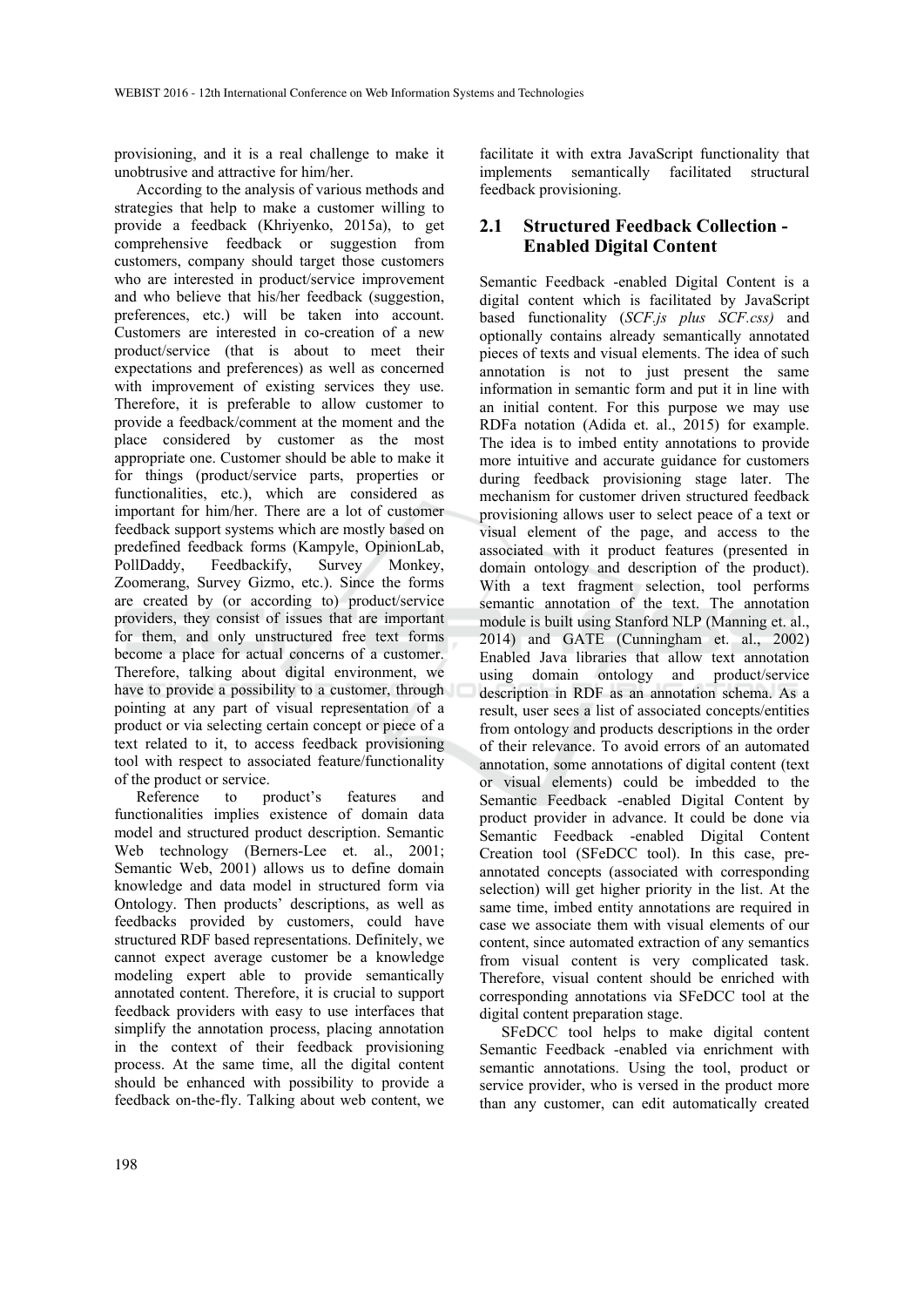<p>Main body of the kettle is blue and made of metal. Kettle has gray plastic handle and black dock station. The length of the dock station wire is 0.5 meters. </p> *Initial Digital Content*

| <head></head>                                                                                                                                                                                                                                                                                                                                                                                                                                                                                                                                                                                                                                             | <b>Enriched Digital Content</b>                                           |
|-----------------------------------------------------------------------------------------------------------------------------------------------------------------------------------------------------------------------------------------------------------------------------------------------------------------------------------------------------------------------------------------------------------------------------------------------------------------------------------------------------------------------------------------------------------------------------------------------------------------------------------------------------------|---------------------------------------------------------------------------|
| <br><link href="http://scfDomain.com/scf/scf.css" rel="stylesheet" type="text/css"/><br><script src="http://scfDomain.com/scf/scf.js" type="text/javascript"></script><br>$\langle$ script $\rangle$<br>addSource(http://example.com/domainOntology.n3);<br>addSource(http://example.com/productDescription.rdf);<br>$\langle$ script $\rangle$<br>                                                                                                                                                                                                                                                                                                       |                                                                           |
| <br>data-scfURI="pD:mainBodyOfKettle1">Main<br>the<br>body<br>of<br>$<$ p> $<$ span<br>scfURI="dOnt:blue">blue and made of <span data-scfuri="dOnt:metal">metal</span> <span<br>scfURI="pD:kettle1"&gt;Kettle<br/>data-scfURI="dOnt:gray"&gt;gray<br/>has<br/><math>&lt;</math>span<br/>scfURI="dOnt:plastic"&gt;plastic <span data-scfuri="pD:handleOfKettle1">handle</span> and <span<br>scfURI="dOnt:black"&gt;black <span data-scfuri="pD:dockStationOfKettle1">dock station</span>. The <span< th=""><th>kettle<br/>data-<br/>is.<br/><math>&lt;</math>span<br/>data-<br/>data-<br/><math>&lt;</math>span<br/>data-</th></span<></span<br></span<br> | kettle<br>data-<br>is.<br>$<$ span<br>data-<br>data-<br>$<$ span<br>data- |

Figure 1: Semantic enrichment of textual content.

*data‐scfURI="dOnt:hasLength">*length*</span>* of the *<span data‐scfURI="pD:wireOfDockStationOfKettle1">*dock

annotation more efficiently. Tool highlights automatically recognized concepts/instances and allows expert to check it and make necessary corrections. At the same time, expert has a possibility to manually annotate text fragment if concepts/instances are not recognized automatically. Tool simply allows to select a visual element or text fragment and provides graph based concept browser to choose an appropriate instance from connected semantic products descriptions or corresponding entity from domain ontology in RDF format (these sources are added to the script via *addSource()* method). The browser is enhanced with text-based search functionality to facilitate navigation inside a graph. Corresponding annotation is imbedded into the initial html page via html *<span>* element with *data-scfURI* attribute. Figure 1 shows us an example of initial text that describes a "kettle" product and semantically annotated version of corresponding Semantic Feedback -enabled Digital Content. Result text is split up by *<span>* elements that bring semantic annotation to automatically recognized or manually selected entities.

station wire*</span>* is 0.5 meters. </p>

In case of image annotation, tool gives a possibility to select particular area of the image and provides the same annotation tool with graph-based browser as it was in the case of text annotation. As a result, corresponding html image element is extended to image map structure with *data-scfURI* attribute that refers to annotation class or instance from domain ontology or RDF based product description (see Figure 2). If an image has a link, it

will be repeated in each image map area to be visible.

### **2.2 Triple Based Feedback Collection**

Depending on user's selection, system creates a list of entities (instances, classes, properties and their values) associated with it. To be more intelligent and user friendly, system range the list in the order of entity relevance. Assuming that everything is represented in RDF triple based structure "subjectpredicate-object", system presents customer feedback as a triple based description of an ideal product. Since a customer feedback is a form of expression of his/her own opinion about product properties or functionalities (which are product properties as well), in most of the cases, user selection will cover "object" (the value of property/functionality) and less it will cover "predicate" as such. If we take a look at product description in our example (see Figure 1) and decide to provide a feedback about properties of the kettle and its parts (their colors, materials they are made of, the length of the kettle's dock station's wire, etc.), most probably we select such fragments of texts like: "blue", "metal" or "made of metal", "plastic handle", "black dock station", "length" and "0.5 meters". In most of the cases they are "objects" (values) or "subject-object" pairs, and only few of them consist of "predicate" (e.g. "length", "made of"). It means that system should automatically derive missing parts of triples using Ontology and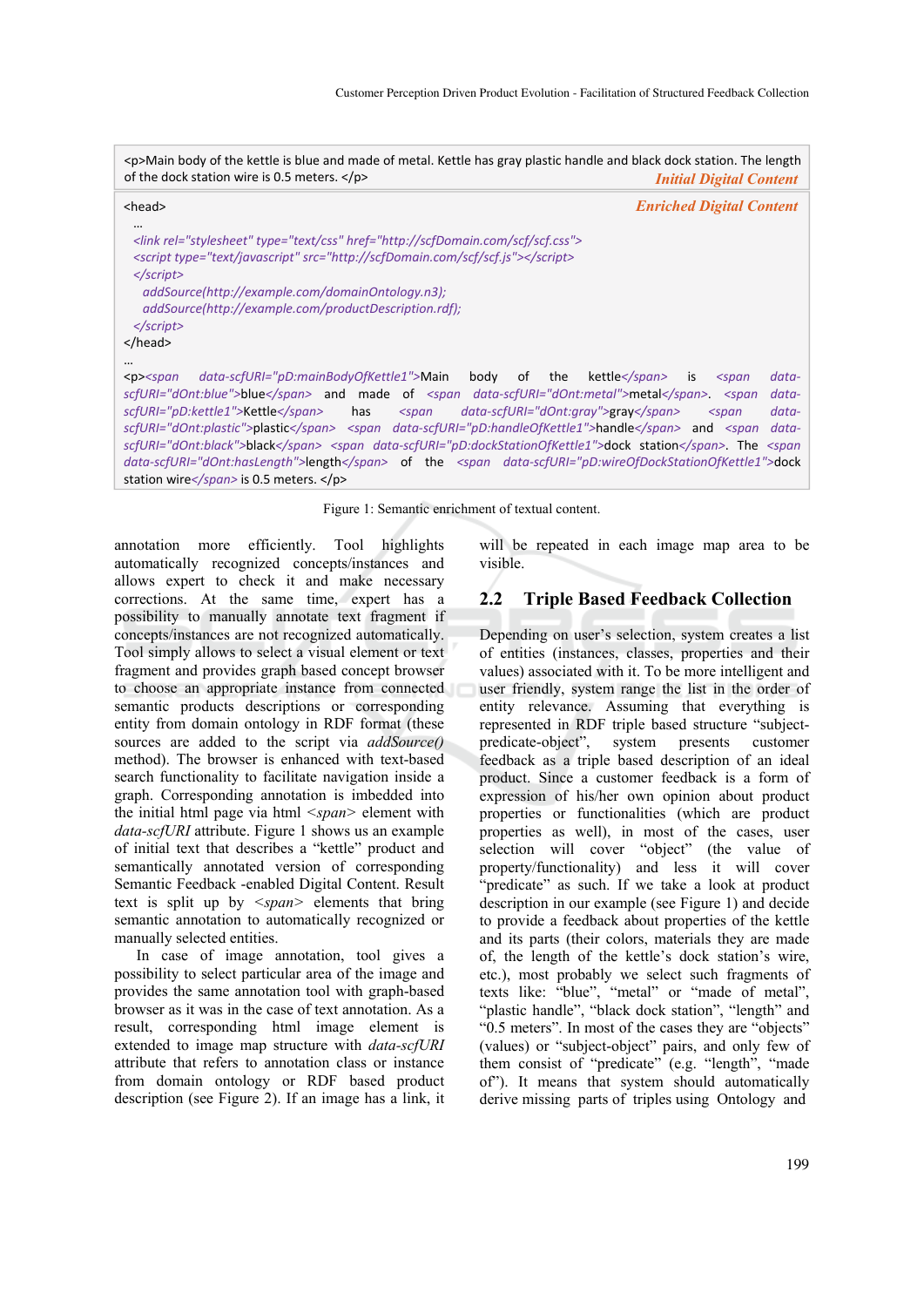| <a href="http://www.someLink.com" target=" blank"><br/><img alt="Kettle" height="200" id="img kettle" src="kettle.png" width="150"/><br/><math>\langle</math>a&gt;</a>                          | <b>Initial Digital Content</b>  |  |
|-------------------------------------------------------------------------------------------------------------------------------------------------------------------------------------------------|---------------------------------|--|
| <a href="http://www.someLink.com" target=" blank"><br/><img <br="" alt="Kettle" height="200" id="img kettle" src="kettle.png" width="150"/>usemap="#kettleMap" data-scfURI="pD:kettle1"&gt;</a> | <b>Enriched Digital Content</b> |  |
| $\langle$ a>                                                                                                                                                                                    |                                 |  |
| <map name="kettleMap"></map>                                                                                                                                                                    |                                 |  |
| <area <="" alt="" coords="0,170,150,200" id="img_kettle_area1" shape="rect" td=""/>                                                                                                             |                                 |  |
| onmouseover="scfShowMenu(this);" onmouseout="scfHideMenu(this);"                                                                                                                                |                                 |  |
| data-scfURI="pD:dockStationOfKettle1" href="http://www.someLink.com" target=" blank">                                                                                                           |                                 |  |
| <area <="" alt="" coords="30,40,100,40,100,170,30,170" id="img_kettle_area2" shape="poly" td=""/>                                                                                               |                                 |  |
| onmouseover="scfShowMenu(this);" onmouseout="scfHideMenu(this);"                                                                                                                                |                                 |  |
| data-scfURI="pD:mainBodyOfKettle1" href="http://www.someLink.com" target=" blank" >                                                                                                             |                                 |  |
| <area <="" alt="" coords="30,10,150,10,150,170,100,170,100,40,30,40" id="img_kettle_area3" shape="poly" td=""/>                                                                                 |                                 |  |
| onmouseover="scfShowMenu(this);" onmouseout="scfHideMenu(this);"                                                                                                                                |                                 |  |
| data-scfURI="pD:handleOfKettle1" href="http://www.someLink.com" target=" blank" >                                                                                                               |                                 |  |
| $<$ /map>                                                                                                                                                                                       |                                 |  |

#### Figure 2: Semantic enrichment of visual content.

RDF based descriptions of the products, as well as take into account availability of potential candidates in the text. In our example, we have a text with detailed description of the product, and of course, it contains a lot of "objects" and "predicates". In case, when page does not present product description, but just has a mention of a product, selection brings us only a "subject". Then, it become much challenging to guess user's intention, the issue (s)he would like to comment on. We cannot expect that user has any experience with knowledge engineering and is able to compose triple based feedback through browsing domain ontology and product descriptions as it could be done by expert via SFeDCC tool. Thus, system tries to derive triples on-the-fly while user provides a feedback in a free text form.

Figure 3 presents triple based feedback provision supporting tool. The purpose is to help user to generate triple based feedback by presenting it in a human readable form. For example, if we select "plastic handle" fragment of the text, system recognize "handle" as a part of the kettle product and derive corresponding URI of the resource (*pD:handleOfKettle1*) as a subject for the triple. At the same time, associating word "plastic" with corresponding instance (*dOnt:plastic*) of the class *dOnt:Material* in ontology, system derives most suitable predicate for the triple (*dOnt:madeOf*), based on domain and range definitions of the property and available records in RDF product description (*pD:* and *dOnt:* prefixes refer to the namespace of product related definition and domain

ontology correspondently). To present a triple in human readable form, system use text based representation associated with corresponding entities in ontology via *scf:hrForm* property (*scf:* prefix is used to represent semantic customer feedback ontology). It is not the same as *rdfs:label* property, even though it might also have the same value. The value of this property is not just a meaningful and human readable part of entity's URI (e.g "color", "made of", etc.), but is the most suitable textual representation of entity to make textual version of a triple more natural for human (e.g. triple like "handle - is - gray" instead of "handle - color gray"). If all three components of a triple are derived, then system represents the triple and expects changes of "object" from the user. If only subject component was recognized by system, then it is assumed that user will define predicate and assign the value (object). Search of appropriate components of a triple is done via analysis of textual input from the user. Depending on what user is typing in the text field, system modifies the order of suitable entities to be chosen from the list. Any time, when user would like to change the current status of the triple's component and deletes it from the triple, system shows him/her a list of suitable options and uses user's input from the text field as a context to order the list. If user would like to reset whole triple and remove all three components, then text field is associated with the whole triple rather than with particular parts of it. Very often feedback consists of relative evaluation rather than absolute meaning.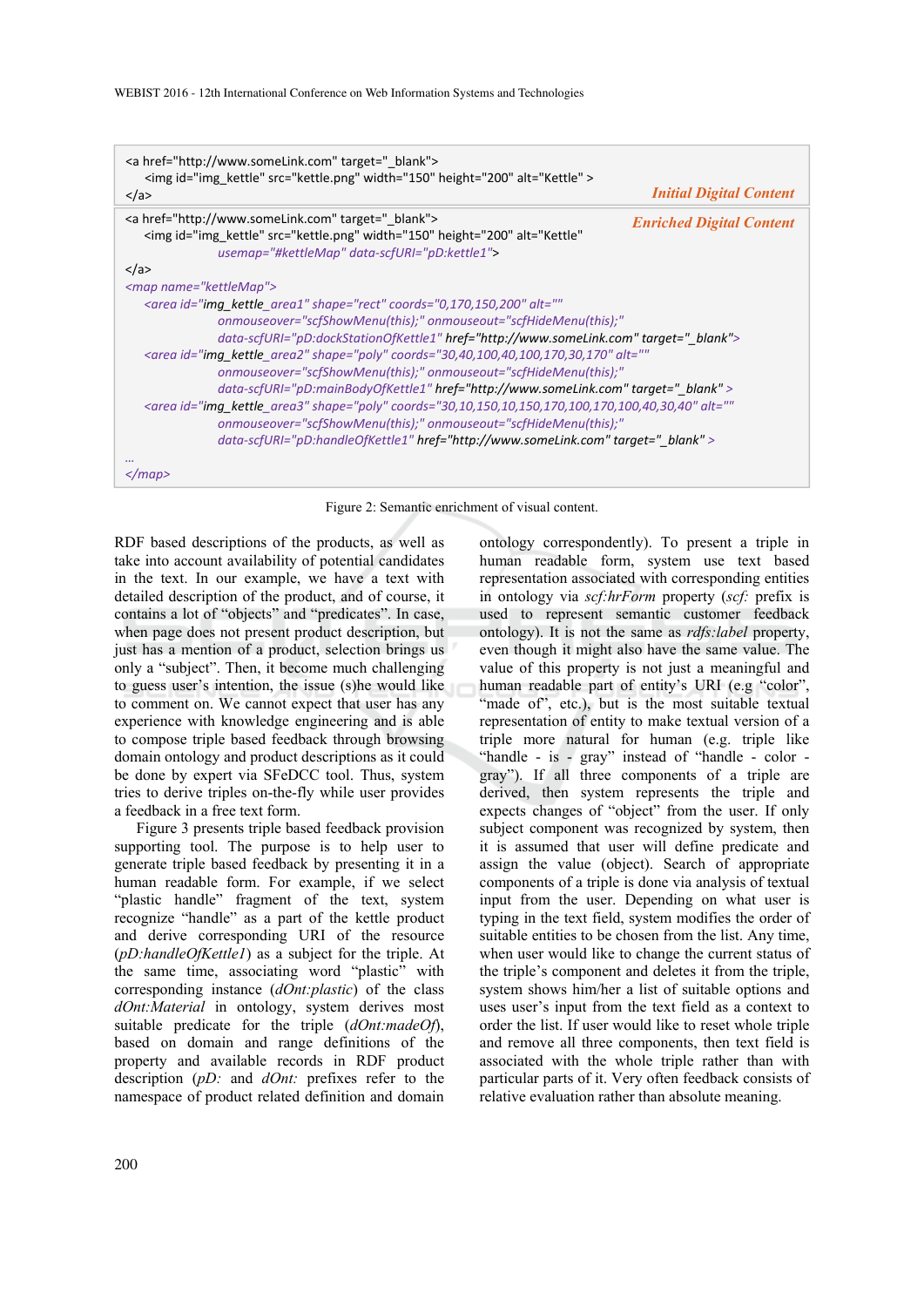| Firefox v<br>Simple Semantic Customer Feedback | $\div$                                                                                  |                        | $\begin{array}{c c c c c} \hline \multicolumn{1}{c }{\textbf{a}} & \multicolumn{1}{c }{\textbf{a}} & \multicolumn{1}{c }{\textbf{x}} \\\hline \multicolumn{1}{c }{\textbf{a}} & \multicolumn{1}{c }{\textbf{a}} & \multicolumn{1}{c }{\textbf{x}} \\\hline \multicolumn{1}{c }{\textbf{a}} & \multicolumn{1}{c }{\textbf{a}} & \multicolumn{1}{c }{\textbf{x}} \\\hline \multicolumn{1}{c }{\textbf{a}} & \multicolumn{1}{c }{\textbf{a}} & \multicolumn{1}{c $ |
|------------------------------------------------|-----------------------------------------------------------------------------------------|------------------------|-----------------------------------------------------------------------------------------------------------------------------------------------------------------------------------------------------------------------------------------------------------------------------------------------------------------------------------------------------------------------------------------------------------------------------------------------------------------|
| 畅<br>∍                                         | www.exampleShop.com/kettle/                                                             |                        | $8 - Google$<br>م<br>$\mathbbmss{C}$<br>r.                                                                                                                                                                                                                                                                                                                                                                                                                      |
| $\left( \bullet \right)$<br>$\blacksquare$     | $\rightarrow$ Go                                                                        | <b>D</b> Translate     | $\blacksquare$ = $\frac{Y_{00}}{10bc}$<br><b>B</b> Games<br>Get Media Player Plugin                                                                                                                                                                                                                                                                                                                                                                             |
|                                                | The length of the dock station wire is 0.5 meters.<br>handle's<br>舘<br>惢<br>kettle body | color is<br>is made of | Main body of the kettle is blue and made of metal. Kettle has gray plastic handle and black dock station.<br>2 <sub>m</sub><br>1.5 <sub>m</sub><br>1 <sub>m</sub><br>longer                                                                                                                                                                                                                                                                                     |
|                                                | wire's                                                                                  | length is              | <b>I PREFER</b>                                                                                                                                                                                                                                                                                                                                                                                                                                                 |
|                                                | 忩                                                                                       |                        |                                                                                                                                                                                                                                                                                                                                                                                                                                                                 |
|                                                | The length of the dock station's wire is too short                                      |                        |                                                                                                                                                                                                                                                                                                                                                                                                                                                                 |

Figure 3: Structured feedback collection interface.

Customer may say that the wire of the dock station is too short for him/her rather to define concrete length of it. Therefore, ontology should consider not just absolute values (e.g numerical value, color's or material's names, etc.), but also define relative values or values defined via its property (e.g. "longer", "too small", "stronger", "more sticky" "softer", etc. Thus, customer may express his/her filling about the product. For example, customer may say that "handle is too dark" meaning that (s)he would prefer more lighter color of it, or say that "the main body of the kettle is too hot" meaning that (s)he prefers it made of some other material with smaller heat conduction. Based on such feedbacks system can build customer perceived and preferable (ideal) versions of a product description.

# **3 CUSTOMER FEEDBACK DRIVEN DESIRED/IDEAL PRODUCT GENERATION**

Having new preferable values for product properties or new set of useful features based on customer feedbacks, theoretically we may use them to substitute initial ones in the product description. Unfortunately, we cannot just simply populate initial product description with new values (perceived or preferable) of the properties, since such values might not exist in the domain ontology and their use might be restricted by property constrains. Therefore, we

introduce *scf:CustomerPreference* class (as a class similar to *rdf:Statement)* to represent triple based feedback of the customer. Similarly to RDF Statement, each instance of this class has three main properties: *scf:subject*, *scf:predicat* and *scf:object*. Additionally, it might have optional property *scf:domain* that refers to either particular instance (product or its part) or more general class of things (in case we represent aggregated customer preference with respect to a class of products or a concept). This extra property may simplify further aggregation of preferences. *scf:subject* and *scf:predicat* properties refer to corresponding instance of a product description and its property. In turn, *scf:object* may refer to an entity from a domain ontology and represent preferable for customer value, or to an entity of semantic customer feedback ontology that extends a set of usual values with such uncertain, relative values as: *scf:longer*, *scf:stronger*, *scf:hotter*, *scf:lighter*, etc.

As you noticed, transformation from customer perception (that could be expressed via free text during feedback provisioning (see Figure 3) to customer preference (which is actually submitted by customer through his/her feedback) is done automatically by system and only preference related value is suggested for "object" value to be assigned. In Figure 3 user expressed his/her perception about the wire's length of the dock station, which is too short in his/her opinion. System makes corresponding transformation and suggests the most suitable value ("longer") to describe user's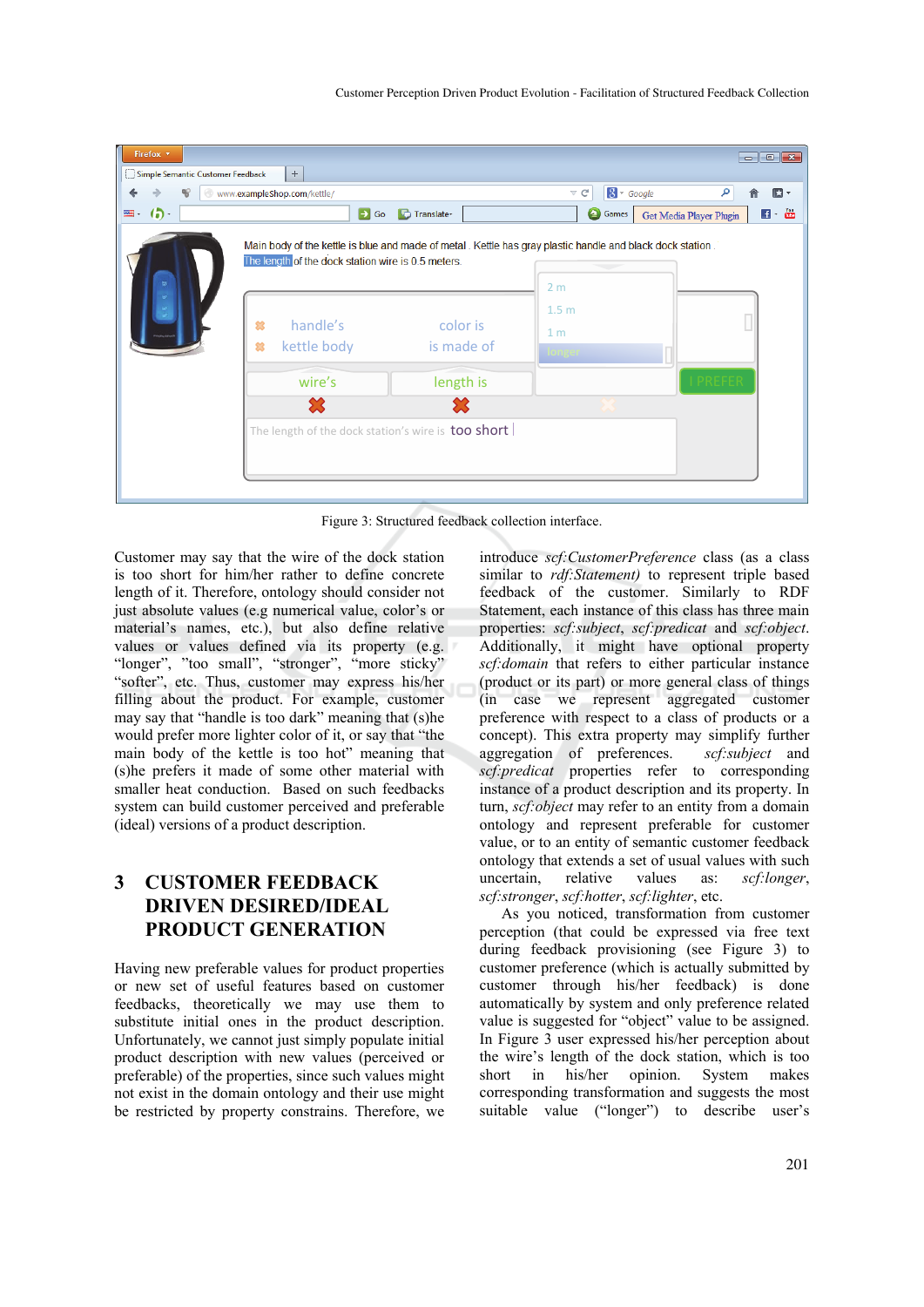preference - "wire's - length is - longer". Thus, when user submits this preference, corresponding instance will be created (see *cp:customerPreference\_03* in Figure 4).

Further, based on such customer preferences and initial description of the product, we are able to generate corresponding description of a desired product. Knowing initial values for the properties, system may reason about relative values in the customer preference description and select reasonable values from existing options. Uncertainty of the values makes an advantage when we perform collaborative generation of potentially the best product configuration in the context of preferences of all the customers who belongs to the selected target group. In this case, if some customers expressed the preference to have lighter color and some customers specified exact values, system is able to calculate average value using color distribution palette. With respect to the materials' properties (e.g. hardness, durability, etc.), the absolute value (the name of material) could be calculated based on suggested values (relative and absolute) and corresponding properties from the ontology of materials.

Assuming that RDF based description of the product/service is used for software-driven automation process and could not be considered as a proper final result used by human (decision maker), decision support system should present results in more human readable form. Therefore, we need visualization tools that are able to build visual model of a product based on its RDF description. Some tools just would need to transform our RDF based product description into internal format of the tool. In more challenging cases, when full transformation

```
@prefix cp: <www.example.com/customer_preferemce/>.<br>@prefix rdf:<http://www.w3.org/1999/02/22-rdf-syntax-ns#> .<br>@prefix pD: <www.example.com/productDescription/>.
@prefix dOnt: <www.example.com/domainOntology/>. 
@prefix scf: <www.example.com/semCustomerFeedback/>. 
cp:customerPreference_03 
 rdf:type scf:Customerence
 scf:domain pD:kettle1; 
 scf:subject pD:wireOfDockStationOfKettle1; 
scf:predicate dOnt:hasLength; 
 scf:object scf:longer. 
cp:customerPreference_02 
  rdf:type scf:CustomerPreference; 
 scf:domain pD:kettle1; 
 scf:subject pD:mainBodyOfKettle1; 
 scf:predicate dOnt:hasMaterial; 
 scf:object dOnt:plastic. 
cp:customerPreference_01 
 \mathbf{rdf:}type \mathbf{scf:}Custom
 scf:domain pD:kettle1; 
 scf:subject pD:handleOfKettle1; 
 scf:predicate dOnt:hasColor; 
 scf:object scf:lighter. 
…
```
Figure 4: RDF based customer preferences representation.

is not possible due to limitation of the tool's data model, we might need to apply more advance resource visualization techniques. For example, one of the relevant researches (Khriyenko, 2015b) presents an approach towards automated creation of semantically personalized user interface. Something similar might be applied to build domain independent product visualization tool.

With respect to analytical support, we are able to calculate similarity distance between actual and desired products based on their descriptions presented in unified form. Therefore, having statistical measurement of a threshold for customers churn and predicting a level of customers' satisfaction, system will warn product/service provider and suggest appropriate tailoring (customization) of the offering to what customer(s) want. Moreover, collected and aggregated customer's preferences can become a part of a personal customer profile. Matching preferences from the customer profile with descriptions of available products and services, provider can push personalized advertisements to potential customers.

## **4 FUTURE WORK**

Elaboration of supporting tool for customer-driven extension of the ontology could be considered as a logical extension of current solution. Currently, system works with property values ("objects") available in existing domain ontology(ies) and some initial set of extra "relative" values (presented in semantic customer feedback ontology). Assuming that customers may express preferences, which are not covered by mentioned ontologies, and even suggest new part(s) and property(ies)/feature(s) of a product, we have to provide an appropriate support for ontology extension (Witte et. al., 2010). Such extension has dual side effect. From one hand, it requires more sophisticated and intelligent tool to support it, taking care of similarity matching (Shvaiko and Euzenat, 2012; Jain et. al., 2010) to avoid an ambiguity and appearance of several entities for the same notion. From the other hand, it becomes very important for customer feedback consumers, since it might bring something new (new functionality or property of a product) that had not been considered by them before.

Another planned direction of further research is to apply results towards customer reviews management. Usually, readers of reviews try to infer from review content to which extent their preferences overlap with the reviewer's preferences